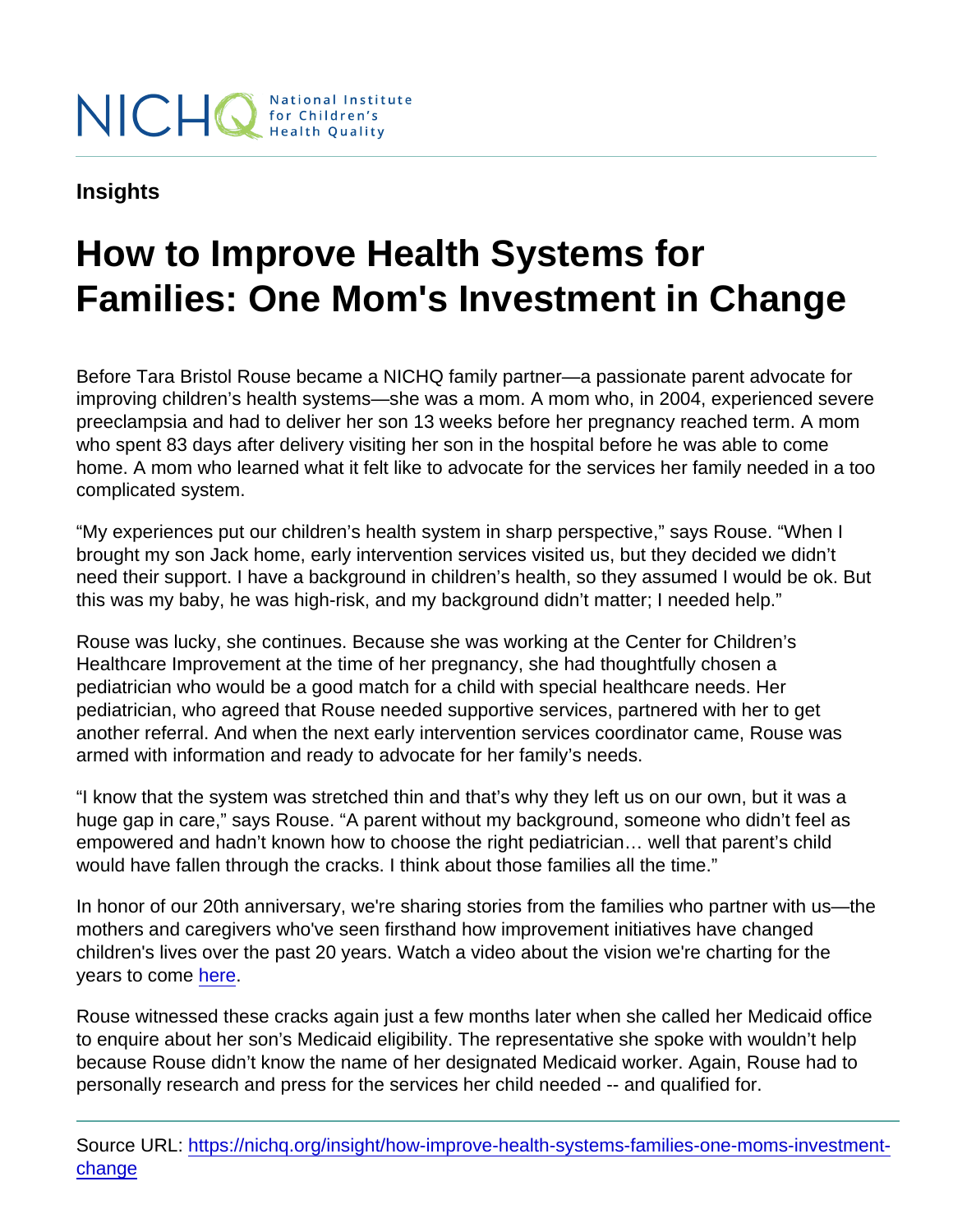"What if I was a parent who didn't feel comfortable emailing the leadership of my Medicaid office about this gap in service?" asks Rouse. "What if I didn't have internet so I couldn't find out who to email in the first place? What if I worked at a job where I didn't have the freedom to send another email or make another call? Or what if I didn't even think I had the right and the ability to make requests? What happens to those families?"

Rouse didn't just ask these questions; she decided to do something to change the answers. For more than a decade, Rouse has been a dedicated parent partner on multiple NICHQ-led projects, starting with the [Neonatal Outcomes Improvement Project](https://www.nichq.org/project/neonatal-outcomes-improvement-projects-noip) in 2007, and most recently in her work on the Early Childhood Comprehensive Systems Collaborative Improvement and Innovation Network [\(ECCS CoIIN](https://www.nichq.org/project/early-childhood-comprehensive-systems-collaborative-improvement-and-innovation-network-eccs)). Over the years, she's seen how systems-change efforts are ensuring that more families get the services they need without the difficulty she went through.

## Driving and Witnessing Improvement

Bringing families to the table as equal partners in improvement has been central to NICHQ's work for the past 20 years. These partnerships ensure that family perspectives guide all effort to improve systems, from identifying gaps in care and service delivery to advising on policy and program changes. Family partners also inspire and support other families as they learn how to advocate for their child's health while navigating complicated systems.

Since Rouse's troubling experience nearly 15 years ago, she's witnessed first-hand the difference families can make in driving improvements in children's health systems.

"When I was advocating for my son, I had very little idea about what I was doing, and that can be a really lonely place for a parent," says Rouse. "Now, because of the work with NICHQ, we're seeing so many families trained to advocate for their child's health and empower other families in their communities; and we're seeing programs and quality improvement initiatives in states across the country prioritizing family partnership. All that started with NICHQ. This work has had this ripple effect that's really impactful."

Not only has Rouse witnessed positive system-level changes but she's seen the impact this work has had on individual families, on mothers just like her.

Recently, a new mother partner for ECCS CoIIN joined a training call about parent advocacy, shares Rouse. "During the call, the mom stopped us and told us that the resources we were sharing were exactly what she needed to advocate for her child. I remember thinking to myself, 'wow, we don't always get to see that immediate impact. But this mom is going to leave this call with the tools she needs to support her child's health. This call, right now, is going to make a difference in her child's life.'"

Rouse's experiences at an individual and systems-level are evidence of the powerful impact family partnerships are having on our health systems. They are helping ensure that fewer families experience what Rouse went through nearly 15 years ago. And they are a reminder that family partnership needs to continue to influence systems-change efforts in the decades to come.